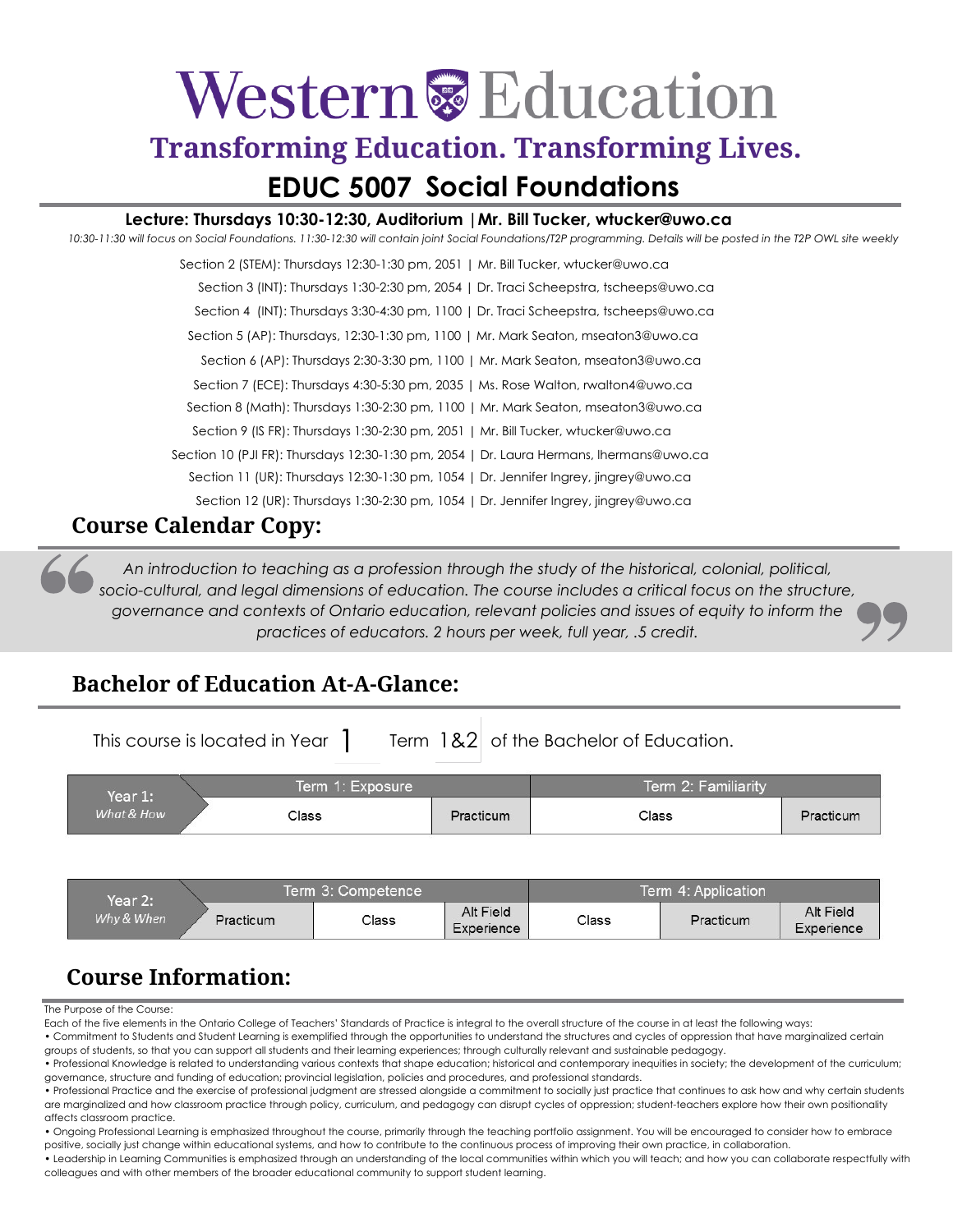| Week 1       | Topic: Introduction to Teaching, this course, & case studies |                                                                                                                                                                                                                                                                                                            |                                                     |  |  |
|--------------|--------------------------------------------------------------|------------------------------------------------------------------------------------------------------------------------------------------------------------------------------------------------------------------------------------------------------------------------------------------------------------|-----------------------------------------------------|--|--|
| Sept 5, 2019 | Competencies:                                                | <b>Content / Guiding Questions / Strategies:</b>                                                                                                                                                                                                                                                           | <b>Formative / Summative Assessment Activities:</b> |  |  |
|              | 1.1                                                          | • Why do you want to be a teacher? What kind of<br>teacher do YOU want to be?<br>• How does your identity shape the kind of teacher<br>you want to be?<br>• What are the benefits and challenges of<br>teaching?<br>• What are the different roles of a teacher today?<br>• What is the case study method? |                                                     |  |  |

**Weekly Materials & Readings:**  Allison, D.J. & Allison, P.A. (2001). Working on Case Studies and Other Professional Problems.

Recommended: Kirk, G. and Okazawa-Rey, M. "Who Am I?" Who are my People? In Adams, M. et a. (Eds.) Readings for Diversity and Social Justice (pp. 8-11, 14). New York: Routledge

| Week 2   | Topic: Perspectives, Philosophies, and Purposes of Public Schooling: A Historical & Comparative Perspective |                                                                                                                                                                                                                                                                                                                                                   |                                                     |  |
|----------|-------------------------------------------------------------------------------------------------------------|---------------------------------------------------------------------------------------------------------------------------------------------------------------------------------------------------------------------------------------------------------------------------------------------------------------------------------------------------|-----------------------------------------------------|--|
| Sept 12, | Competencies:                                                                                               | <b>Content / Guiding Questions / Strategies:</b>                                                                                                                                                                                                                                                                                                  | <b>Formative / Summative Assessment Activities:</b> |  |
| 2019     | $\mathsf{I}$ .4                                                                                             | • What are the purposes/aims of education<br>(historically, comparatively and today)?<br>• What values and beliefs inform the different<br>purposes/aims of education? How do these<br>reflect different perspectives about education?<br>• What determines your educational philosophy?<br>• How can you develop your educational<br>philosophy? |                                                     |  |

**Weekly Materials & Readings:** 

D. Stewart (2005). Purposes of Public Education: Philosophical Reflections. Education Canada, 45(1), 1-4. Recommended: Marshall Mangan, J. & Davidson-Harden, A. (2006). "Ontario Schools in a Social and Cultural Context.

| Week 3   | <b>Topic: Structures and Governance of Education</b> |                                                                                                                                                                                                                                                                                                                                                  |                                                     |  |  |
|----------|------------------------------------------------------|--------------------------------------------------------------------------------------------------------------------------------------------------------------------------------------------------------------------------------------------------------------------------------------------------------------------------------------------------|-----------------------------------------------------|--|--|
| Sept 19, | Competencies:                                        | <b>Content / Guiding Questions / Strategies:</b>                                                                                                                                                                                                                                                                                                 | <b>Formative / Summative Assessment Activities:</b> |  |  |
| 2019     | 2.1, 3.1                                             | • What is the historical basis for the structures and<br>governance of Canadian schools?<br>• What are the structures and governance of the<br>education system(s) in Ontario and Canada<br>today and how are they changing?<br>• Why is it important to understand the structures and<br>governance of education as a teaching<br>professional? |                                                     |  |  |

Weekly Materials & Readings: Ontario Education Services Corporation (2010). Good governance: A guide for trustees, school boards, directors of education and communities, pp. 6-14. Recommended: Wallner, J. (2014). Introduction: An unexpected policy framework. In M. Howlett, D. Laycock, S. McBride (Eds.), Learning to school: Federalism and public schooling in Canada (pp. 3-7, 21-28).Toronto, ON: University of Toronto Press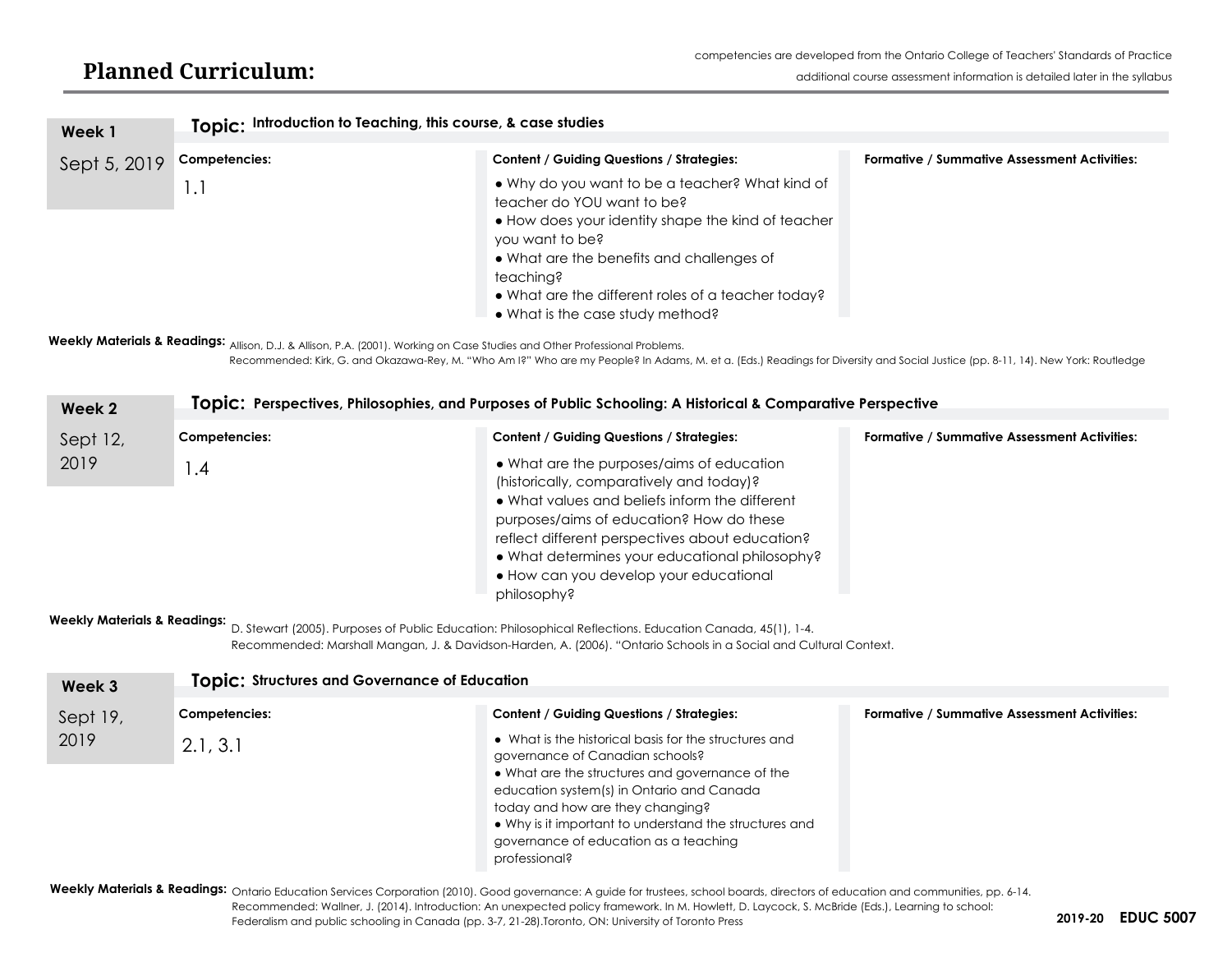#### **Planned Curriculum:**

| Week 4   |               | Topic: Resourcing K-12 Public Education in Canada; Current Trends in Canadian Education                                                                                                                                                                                                                                                                                                                                                                                                                                                  |                                                     |  |  |  |  |
|----------|---------------|------------------------------------------------------------------------------------------------------------------------------------------------------------------------------------------------------------------------------------------------------------------------------------------------------------------------------------------------------------------------------------------------------------------------------------------------------------------------------------------------------------------------------------------|-----------------------------------------------------|--|--|--|--|
|          |               |                                                                                                                                                                                                                                                                                                                                                                                                                                                                                                                                          |                                                     |  |  |  |  |
| Sept 26, | Competencies: | Content / Guiding Questions / Strategies:                                                                                                                                                                                                                                                                                                                                                                                                                                                                                                | <b>Formative / Summative Assessment Activities:</b> |  |  |  |  |
| 2019     | 3.1           | • What is meant by 'resourcing education'? Why is it important to<br>understand how public<br>education is resourced?<br>• How are funds for K-12 public education allocated in Ontario? How<br>much is spent<br>annually? Is it "adequate" to meet system goals?<br>• What are some current trends in Canadian education that connect<br>to resourcing, and what<br>values and perspectives do these trends reflect? (e.g. neoliberal)<br>• What are the equity implications of the current resourcing/financing<br>systems in Ontario? |                                                     |  |  |  |  |

**Weekly Materials & Readings:**  Ontario Ministry of Education (2015). 2015-2016 Education funding - A guide to the grants for students needs, 1-5, 19-20.

| Week 5      | Topic: Roles and Responsibilities of Teachers |                                                                                                                                                                                                                                                                                                                                          |                                                      |  |  |
|-------------|-----------------------------------------------|------------------------------------------------------------------------------------------------------------------------------------------------------------------------------------------------------------------------------------------------------------------------------------------------------------------------------------------|------------------------------------------------------|--|--|
| Oct 3, 2019 | Competencies:                                 | <b>Content / Guiding Questions / Strategies:</b>                                                                                                                                                                                                                                                                                         | <b>Formative / Summative Assessment Activities:</b>  |  |  |
|             | $\overline{3}$<br>3.2<br>4.1                  | • What are the professional and ethical standards<br>that guide teaching in Ontario?<br>. What principles, questions and issues should<br>guide your actions as a teacher?<br>. What are your moral boundaries? Ethics of<br>teaching? Moral obligations?<br>. How can the study of case law inform your<br>practice as a teacher today? | Teaching Philosophy / Belief<br>Statement Part 1 due |  |  |

**Weekly Materials & Readings:**  Crook, K., & Truscott, D. (2015). Ethics and law for teachers (2nd Ed.), (Ch.1), Toronto: Nelson

Recommended: Chapter 2 of above, and Hackman, H. (2005). Five essential components for social justice education. Equity & Excellence in Education, 38(2), 103-109.

| Week 6       | Topic: Teacher Professionalism: Teacher Federations, Collective Bargaining and the Ontario College of Teachers |                                                                                                                                                                                                                                                                                                                                                                   |                                                     |  |  |
|--------------|----------------------------------------------------------------------------------------------------------------|-------------------------------------------------------------------------------------------------------------------------------------------------------------------------------------------------------------------------------------------------------------------------------------------------------------------------------------------------------------------|-----------------------------------------------------|--|--|
| Oct 10, 2019 | Competencies:                                                                                                  | <b>Content / Guiding Questions / Strategies:</b>                                                                                                                                                                                                                                                                                                                  | <b>Formative / Summative Assessment Activities:</b> |  |  |
|              | 4. l<br>4.2                                                                                                    | • How is teacher professionalism related to membership in teacher<br>federations and teaching<br>councils?<br>• What has been the historical development of teachers'<br>federations/unions and the teaching<br>council in Ontario?<br>• What are the purposes of the teachers' federations and the OCT?<br>• What is collective bargaining and how does it work? |                                                     |  |  |
|              |                                                                                                                | $ETEQ (201/1)$ Remaining and Agreements: The Impertance of Collective Agreements, Retrieved from http://www.etfe.ca/bergeiningered                                                                                                                                                                                                                                |                                                     |  |  |

**Weekly Materials & Readings:**  ETFO (2016). Bargaining and Agreements: The Importance of Collective Agreements. Retrieved from http[:www.etfo.ca/bargainingand](http://www.etfo.ca/bargainingand) 

agreements/pages/default/aspx

**2019-20** and society, 14, PP. **EDUC 5007**Recommended: Hanson, A. (2002). Achieving the Right to Strike: Ontario Teachers' Unions and Professionalist Ideology. Just Labour: A Canadian Journal of Work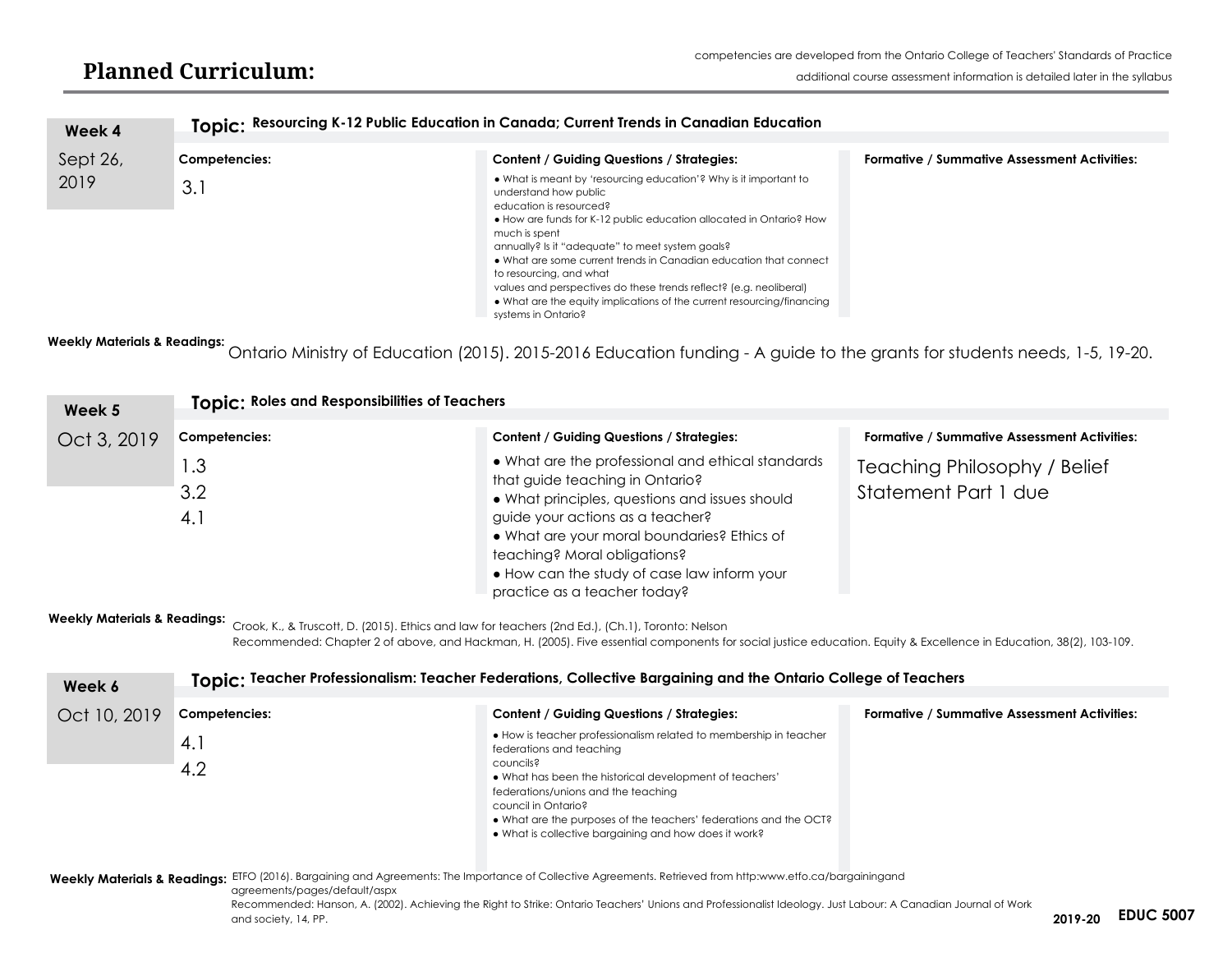| Topic: Teacher Professionalism: Legal Rights and Responsibilities |                                         |                                                                                                                            |  |
|-------------------------------------------------------------------|-----------------------------------------|----------------------------------------------------------------------------------------------------------------------------|--|
|                                                                   |                                         |                                                                                                                            |  |
|                                                                   |                                         | <b>Formative / Summative Assessment Activities:</b>                                                                        |  |
| $\cdot$ .4                                                        | • What are your legal rights as a       |                                                                                                                            |  |
|                                                                   | teacher?                                |                                                                                                                            |  |
|                                                                   | • What are your legal responsibilities? |                                                                                                                            |  |
|                                                                   |                                         |                                                                                                                            |  |
|                                                                   |                                         |                                                                                                                            |  |
|                                                                   | teaching?                               |                                                                                                                            |  |
|                                                                   | Competencies:                           | <b>Content / Guiding Questions / Strategies:</b><br>• What are the consequences of the<br>law for professional practice in |  |

**Weekly Materials & Readings:**  Dickinson, G. M. & Allison, P. (2002) What the law expects of teachers in their practice of duties. Recommended: Parkay, F.W. et al (2013). Ch. 4 Canadian School Governance and Law. In Becoming a Teacher, Toronto: Pearson (pp. 116-124)

| Week 8       | Topic: Duties, Sanctions, and Remedies |                                                                                                                                                                                                                                                                                                                                                                                                                                                     |                                                     |
|--------------|----------------------------------------|-----------------------------------------------------------------------------------------------------------------------------------------------------------------------------------------------------------------------------------------------------------------------------------------------------------------------------------------------------------------------------------------------------------------------------------------------------|-----------------------------------------------------|
| Oct 31, 2019 | Competencies:                          | <b>Content / Guiding Questions / Strategies:</b>                                                                                                                                                                                                                                                                                                                                                                                                    | <b>Formative / Summative Assessment Activities:</b> |
|              | 1.1<br>$\cdot$ .2<br>3.2               | • What does the law expect of teachers in the practice of<br>their duties?<br>• Is a teacher always a teacher, even after school hours?<br>Do teachers have the right to be involved in any activities of<br>their choosing, if they are happening outside of school hours<br>and off the school property?<br>• What kind of reach and recourse do teachers' employers<br>have in these situations? What is the role of the College of<br>Teachers? |                                                     |

#### **Weekly Materials & Readings:**

Dickinson, G. & Allison, P. (2000). Notes on Reporting Child Abuse under the Child and Family Services Act. Ontario College of Teachers (2015). Professional Advisory – Duty to Report

| Week 9      | <b>Topic: Exercise of Authority</b> |                                                                                                                                                                                                                                                           |                                                     |  |  |
|-------------|-------------------------------------|-----------------------------------------------------------------------------------------------------------------------------------------------------------------------------------------------------------------------------------------------------------|-----------------------------------------------------|--|--|
| Nov 7, 2019 | Competencies:                       | <b>Content / Guiding Questions / Strategies:</b>                                                                                                                                                                                                          | <b>Formative / Summative Assessment Activities:</b> |  |  |
|             | 3.1                                 | • What does it mean to be an educational<br>vs. police/state agent?<br>• Under what conditions can educators<br>engage in search and seizure?<br>• What are pupils' duties?<br>• What are the dilemmas teachers face in<br>search and seizure situations? | Belief Statement Part 2 due                         |  |  |

**Weekly Materials & Readings:**  Dickinson, G. (2000). Case Comment: Still searching for reason. Education & Law Journal, 10, excerpts (6 pages).

Recommended: Weir, R. (2003). What the new Youth Criminal Justice Act means to your school. (Spring, Education Law News, 1-4) **EDUC 5007**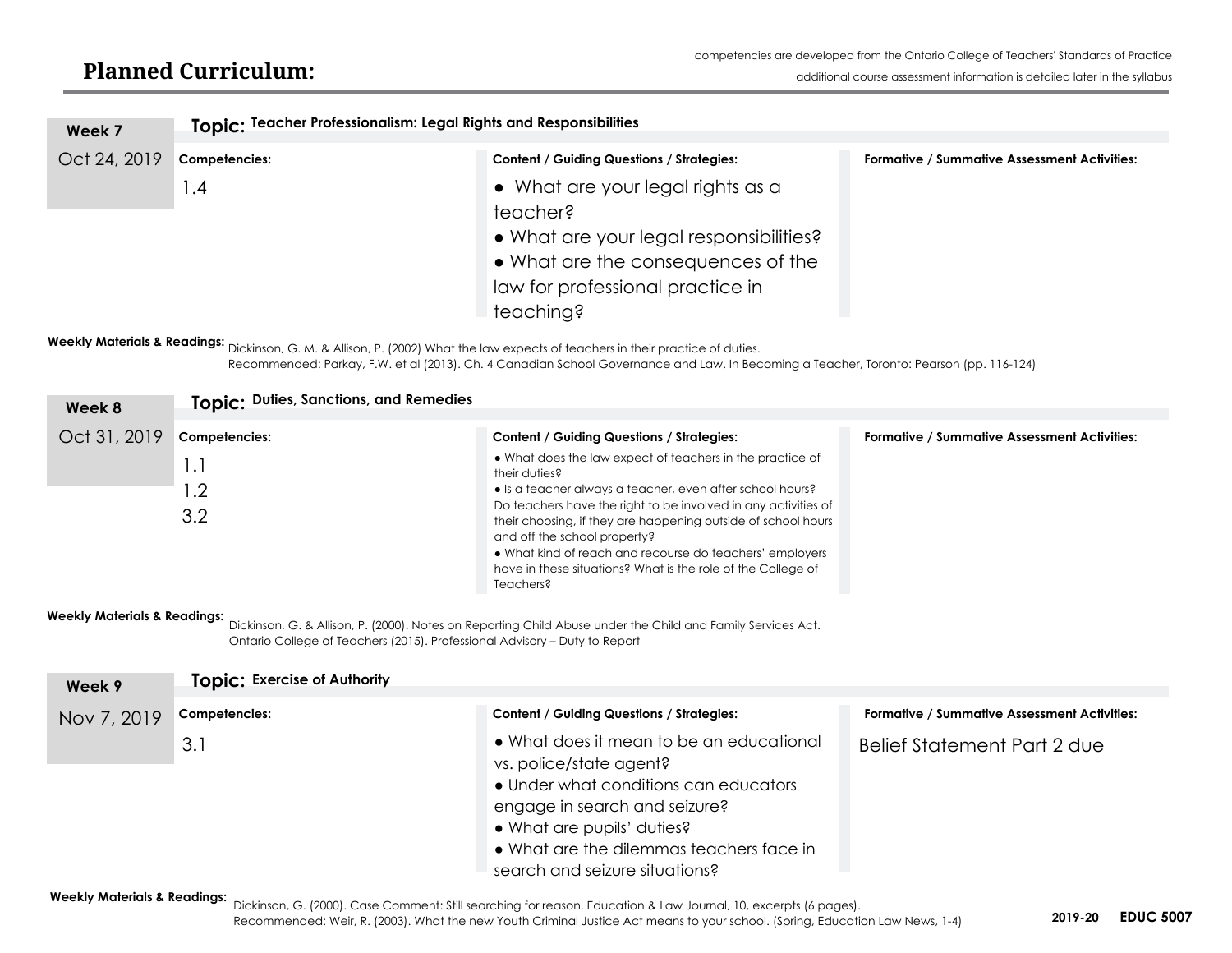#### **Planned Curriculum:**

| Week 10                                                                                                                                       | Topic: Teacher Professionalism & critical reflexivity |                                                                                                                                                                                                                                                                                                                                                                                |                                                     |  |
|-----------------------------------------------------------------------------------------------------------------------------------------------|-------------------------------------------------------|--------------------------------------------------------------------------------------------------------------------------------------------------------------------------------------------------------------------------------------------------------------------------------------------------------------------------------------------------------------------------------|-----------------------------------------------------|--|
| Jan 9, 2020                                                                                                                                   | Competencies:                                         | <b>Content / Guiding Questions / Strategies:</b>                                                                                                                                                                                                                                                                                                                               | <b>Formative / Summative Assessment Activities:</b> |  |
|                                                                                                                                               | 3.3<br>3.4<br>5.1                                     | • What does it mean to engage in critical reflexivity? How is<br>reflexivity different from<br>reflection?<br>• How does being in the classroom teaching help you to better<br>understand Social<br>Foundations course content?<br>• What can we learn about our roles and responsibilities as<br>teachers from critical incidents<br>we experience during practicum teaching? |                                                     |  |
| <b>Weekly Materials &amp; Readings:</b><br>Buggetter 19005) Whom vousedoot are vou also boing reflexive? The Ontario action researcher 0/11.0 |                                                       |                                                                                                                                                                                                                                                                                                                                                                                |                                                     |  |

Ryan, T. (2005). When you reflect are you also being reflexive? The Ontario action researcher, 8(1), 2. Recommended: Bolton. (2009). Reflection and reflexivity: What and why. Retrieved from: [http://uk.sagepub.com/sites/default/files/upm-binaries/32441\\_01\\_Bolton\\_3e\\_Ch\\_01.pdf](http://uk.sagepub.com/sites/default/files/upm-binaries/32441_01_Bolton_3e_Ch_01.pdf)

| Week 11                                            | Topic: Equity in Education Policies and Practices - Social Class and Poverty                                                                                                                                                                                                                                                                                                                                                                                                                                                                                                                                                                                                                                                                                                                                                                                                                                                    |                                                                                                                                                                                                                                                                                                                                                                                                                                                                                                                                                                                                         |                                                     |  |  |
|----------------------------------------------------|---------------------------------------------------------------------------------------------------------------------------------------------------------------------------------------------------------------------------------------------------------------------------------------------------------------------------------------------------------------------------------------------------------------------------------------------------------------------------------------------------------------------------------------------------------------------------------------------------------------------------------------------------------------------------------------------------------------------------------------------------------------------------------------------------------------------------------------------------------------------------------------------------------------------------------|---------------------------------------------------------------------------------------------------------------------------------------------------------------------------------------------------------------------------------------------------------------------------------------------------------------------------------------------------------------------------------------------------------------------------------------------------------------------------------------------------------------------------------------------------------------------------------------------------------|-----------------------------------------------------|--|--|
| Jan 16, 2020                                       | Competencies:                                                                                                                                                                                                                                                                                                                                                                                                                                                                                                                                                                                                                                                                                                                                                                                                                                                                                                                   | <b>Content / Guiding Questions / Strategies:</b>                                                                                                                                                                                                                                                                                                                                                                                                                                                                                                                                                        | <b>Formative / Summative Assessment Activities:</b> |  |  |
|                                                    | 1.3                                                                                                                                                                                                                                                                                                                                                                                                                                                                                                                                                                                                                                                                                                                                                                                                                                                                                                                             | • How can we understand educational issues related to social<br>class through an equity perspective?<br>• Why is it important to understand the broader socio-cultural,<br>SES backgrounds of the students we teach?<br>• What is an anti-deficit approach to thinking about teaching<br>students who live in poverty and/or come from low-income<br>families?<br>• How is the myth of meritocracy reproduced in schools?                                                                                                                                                                               |                                                     |  |  |
| <b>Weekly Materials &amp; Readings:</b><br>Week 12 | Laurie, D., Campbell, A., Kim, A., Lynn, J., McIsaac, W., Mott, C. Russel, S., Solomon, S. (Eds). (2010). "But Miss, he smells!" In Creating Spaces: Embedding equity in<br>education (pp. 24-39). Toronto, ON: OSSTF/FEESO.<br>Recommended: Brantlinger, E. (2003). Who wins and who loses? Social class and student identities. In M. Sadowski (Ed.), Adolescents at school: Perspectives on youth, identity, and education (pp.107-126). Cambridge, MA:<br><b>Harvard Education Press.</b><br>Ciuffetelli Parker, D., & Flessa, J. (2011). Chapter 1 and 2: An introduction to understanding poverty and schooling through case study research. AND Building acommon purpose: The case of downtown core school. From Poverty<br>and schools in Ontario: How seven elementary schools are working to improve education. Toronto: ON: ETFO.<br>TOPIC: Equity in Educational Policies and Practices-Race, Ethnicity and Culture |                                                                                                                                                                                                                                                                                                                                                                                                                                                                                                                                                                                                         |                                                     |  |  |
| Jan 23, 2020                                       | Competencies:                                                                                                                                                                                                                                                                                                                                                                                                                                                                                                                                                                                                                                                                                                                                                                                                                                                                                                                   | <b>Content / Guiding Questions / Strategies:</b>                                                                                                                                                                                                                                                                                                                                                                                                                                                                                                                                                        | <b>Formative / Summative Assessment Activities:</b> |  |  |
|                                                    | 1.3                                                                                                                                                                                                                                                                                                                                                                                                                                                                                                                                                                                                                                                                                                                                                                                                                                                                                                                             | . How can we understand educational issues of race, ethnicity and<br>culture through an equity lens?<br>• How is anti-racist education different from multicultural education?<br>. What is white privilege and how is a critical awareness of one's<br>positionality and privilege essential in anti-racist education practices?<br>• What policies have been developed to meet the needs of<br>racial/cultural minorities in Ontario schools?<br>· Required Reading: Burleigh, D., & Burm, S. (2014). Unpacking Our<br>White Privilege: Reflecting on Our Teaching Practice. In education, 19<br>(2). | Video Presentation due                              |  |  |

Weekly Materials & Readings:<br>DiAngelo, R. & Sensoy, O. (2010). "Ok, I get it! Now tell me how to do it!": Why we can't just tell you how to do critical multicultural education. Multicultural Perspectives, 12(2), 97-102.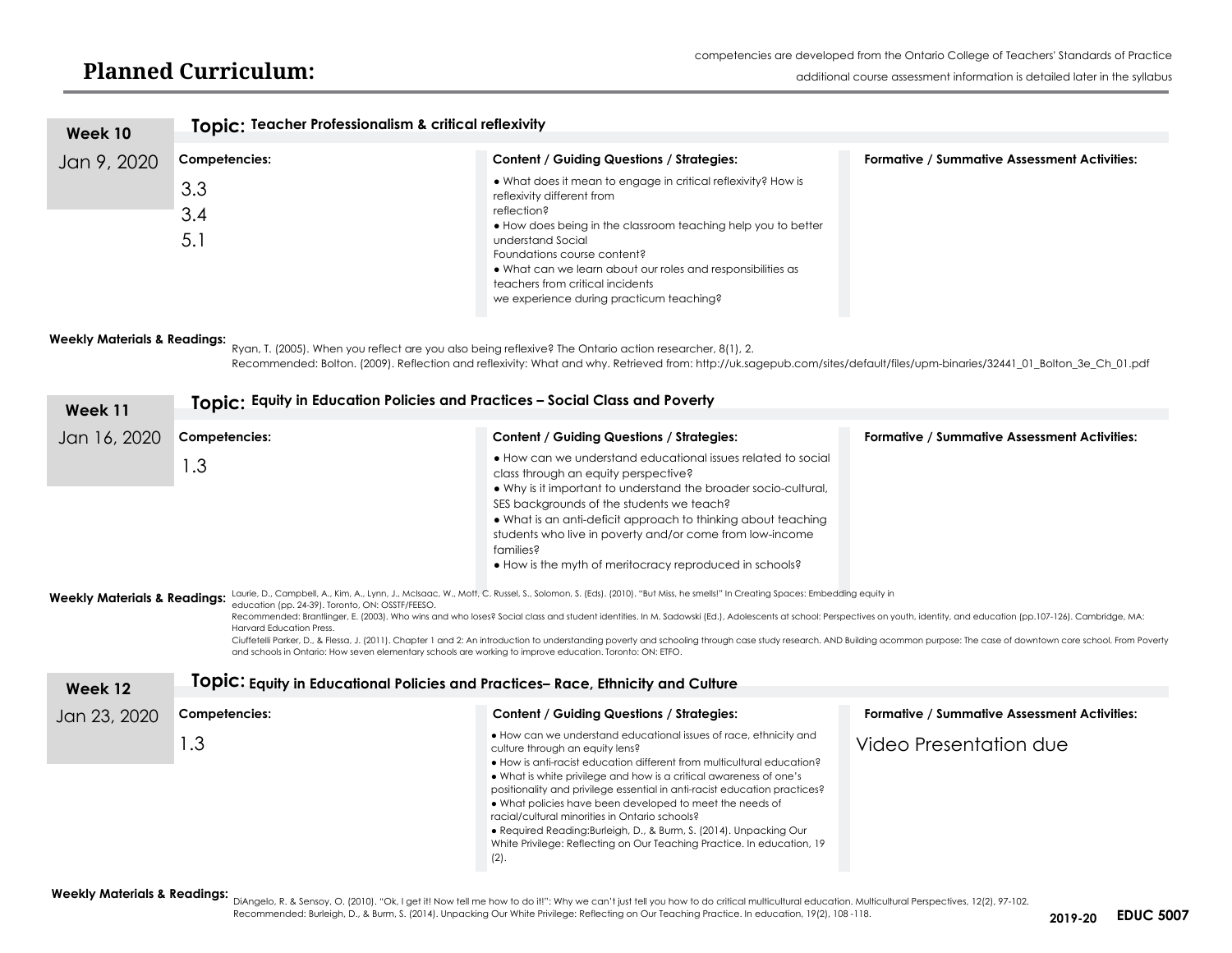| Week 13      | Topic: Equity in Educational Policies and Practices - FNMI Issues in Education |                                                                                                                                                                                                                                                                                                                                                        |                                                     |
|--------------|--------------------------------------------------------------------------------|--------------------------------------------------------------------------------------------------------------------------------------------------------------------------------------------------------------------------------------------------------------------------------------------------------------------------------------------------------|-----------------------------------------------------|
| Jan 30, 2020 | Competencies:                                                                  | <b>Content / Guiding Questions / Strategies:</b>                                                                                                                                                                                                                                                                                                       | <b>Formative / Summative Assessment Activities:</b> |
|              | $\overline{\phantom{0}}$ .<br>.3<br>$2.2\phantom{0}$                           | • What were the residential schools in Canada and how<br>did they operate as a part of a cultural genocide policy?<br>• What have been the effects of the residential school<br>system on FNMI students today?<br>• What Ministry Policies/Board/School practices have<br>been put in place to meet the learning<br>needs of FNMI students in Ontario? |                                                     |

**Weekly Materials & Readings:**  Ontario First Nation, Métis, and Inuit Education Policy Framework. Retrieved from: [www.edu.gov.on.ca/eng/aboriginal/fnmiFramework.pdf](http://www.edu.gov.on.ca/eng/aboriginal/fnmiFramework.pdf)

| Week 14                                                                                                                                                                                                                                                                                                                                                                                                                                                                                                                                                                                                                                                                                                                                                                         | Topic: Equity in Education Policies and Practices -Gender and Sexuality |                                                                                                                                                                                                                                                                                                                                                                                                                                                                                                                                                                                                                                                                                                                                                            |                                                     |
|---------------------------------------------------------------------------------------------------------------------------------------------------------------------------------------------------------------------------------------------------------------------------------------------------------------------------------------------------------------------------------------------------------------------------------------------------------------------------------------------------------------------------------------------------------------------------------------------------------------------------------------------------------------------------------------------------------------------------------------------------------------------------------|-------------------------------------------------------------------------|------------------------------------------------------------------------------------------------------------------------------------------------------------------------------------------------------------------------------------------------------------------------------------------------------------------------------------------------------------------------------------------------------------------------------------------------------------------------------------------------------------------------------------------------------------------------------------------------------------------------------------------------------------------------------------------------------------------------------------------------------------|-----------------------------------------------------|
| Feb 6, 2020                                                                                                                                                                                                                                                                                                                                                                                                                                                                                                                                                                                                                                                                                                                                                                     | Competencies:                                                           | <b>Content / Guiding Questions / Strategies:</b>                                                                                                                                                                                                                                                                                                                                                                                                                                                                                                                                                                                                                                                                                                           | <b>Formative / Summative Assessment Activities:</b> |
| ∣.3                                                                                                                                                                                                                                                                                                                                                                                                                                                                                                                                                                                                                                                                                                                                                                             |                                                                         | • How can we understand educational issues related to gender and sexuality through<br>anequity perspective?<br>• What is the boy crisis in education and how has it been debunked through research?<br>• What policies have been developed to address the needs of LGBTQ students?<br>• How do understandings of terminology (i.e. sexuality, sex, gender identity, gender<br>expression, etc.) refine our anti-oppressive practice as educators teaching all students<br>including LGBTQ students?<br>• What is gender diversity and how is it a separate but related concern to<br>anti-homophobiapolicy and pedagogy?<br>• How can the voices of students be particularly useful for our understanding of the<br>experiences of LGBTQ youth in schools? |                                                     |
| Weekly Materials & Readings: Meyer, E.J. (2014). Supporting gender diversity in schools: Developmental and legal perspectives. In E. J. Meyer & A. Pullen Sansfacon (Eds.), Supporting transgender and<br>gender creative youth: Schools, families, and communities in action (pp. 69-84). New York, NY: Peter Lang<br>Recommended: Martino, W. (2008). Boys' Underachievement: Which Boys are We Talking About?. Ontario, Literacy and Numeracy Secretariat. AND Goldstein, T., Collins, A.,<br>Halder, M. (2008). Anti-Homophobia education in public schooling: A Canadian case study of policy implementation. Journal of Gay & Lesbian Social Services, 19(3-4), 47-66.<br>Tenier Faulkijn Faluealian Balisias and Baneliaes - Fannon Ontario and Bancan Calleglia Calcele |                                                                         |                                                                                                                                                                                                                                                                                                                                                                                                                                                                                                                                                                                                                                                                                                                                                            |                                                     |

| Week 15      |               | Topic: Equity in Education Policies and Practices - Franco-Ontario and Roman Catholic Schools                                                                                                                                                                                                                                                                                                                    |                                                     |  |  |
|--------------|---------------|------------------------------------------------------------------------------------------------------------------------------------------------------------------------------------------------------------------------------------------------------------------------------------------------------------------------------------------------------------------------------------------------------------------|-----------------------------------------------------|--|--|
| Feb 13, 2020 | Competencies: | <b>Content / Guiding Questions / Strategies:</b>                                                                                                                                                                                                                                                                                                                                                                 | <b>Formative / Summative Assessment Activities:</b> |  |  |
|              | 4.2           | • How can we understand French language and Roman<br>Catholic educational issues in Ontario's K-12 public<br>education context through an equity perspective?<br>$\bullet$ How is this a constitutional issue?<br>• What are the implications of understanding this history<br>for current teacher practices? The future of minority<br>language and religious separate schools in Ontario and<br>across Canada? |                                                     |  |  |
|              |               | Young, L. Levin, B. & Wallin, D. (2014). Chapter 2 -The structure of Canadian Schooling. In Understanding Canadian schools: An introduction to educational administration (5th ed.) (re-read two sections:<br>Weekly Materials & Readings: Separate and dissentient school systems, Minority language education rights). Retrieved from https://home.cc.umanitoba.ca/~wallind/understandingcanadianschools5.html |                                                     |  |  |

McGowan, M. (N.d.) Catholic Education in the Province of Ontario – A History. Retrieved from

<http://www.ocsta.on.ca/ocsta/wp-content/uploads/2013/04/A-ShortHistory-of-Catholic-Schools-in-Ontario-Mark-McGowan.pdf> **EDUC 5007**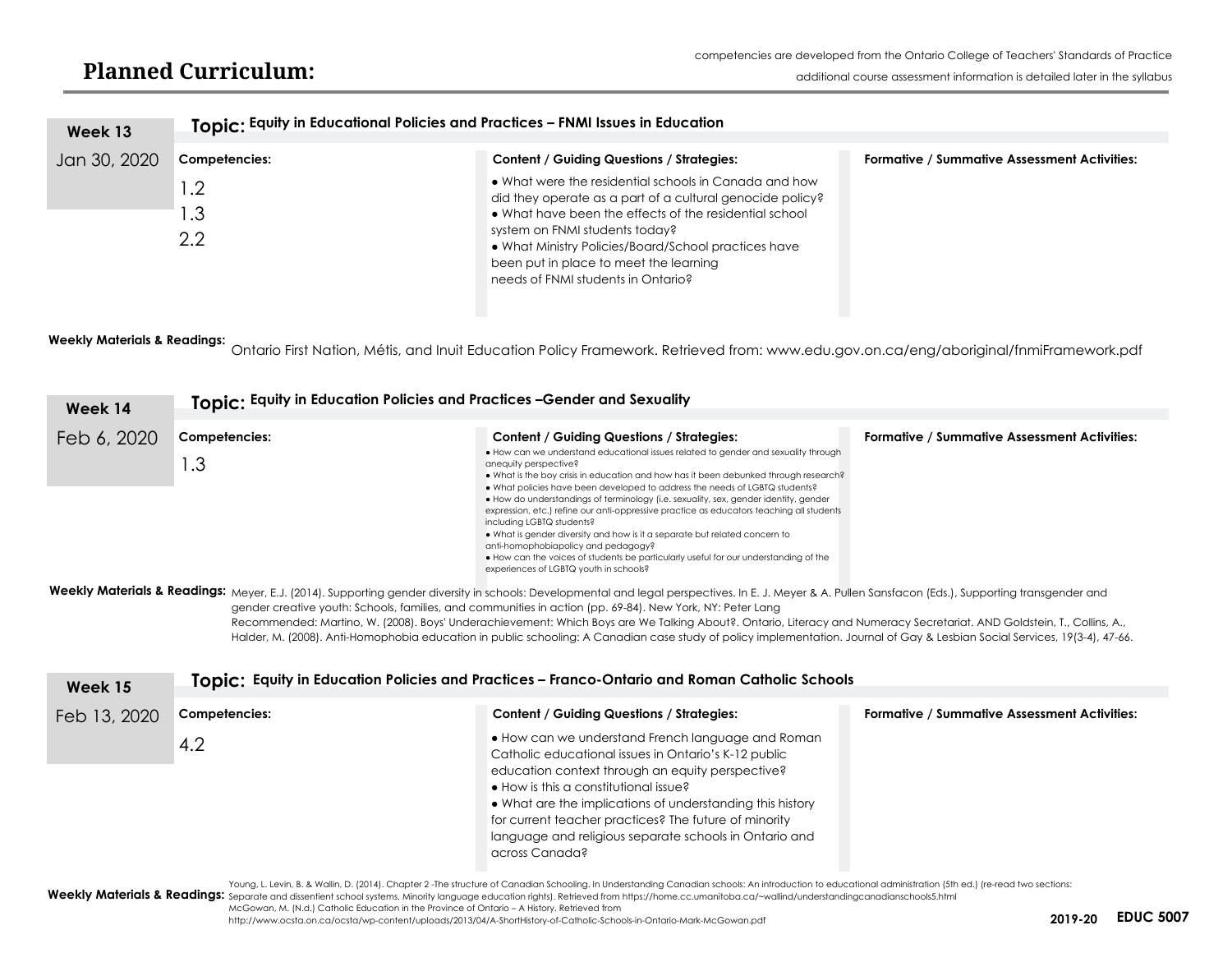| Week 16      |                                                                                                        |                                                                                                                                                                                                                                                                                                                                                                                                                                                                                                                                             |                                                     |  |
|--------------|--------------------------------------------------------------------------------------------------------|---------------------------------------------------------------------------------------------------------------------------------------------------------------------------------------------------------------------------------------------------------------------------------------------------------------------------------------------------------------------------------------------------------------------------------------------------------------------------------------------------------------------------------------------|-----------------------------------------------------|--|
|              | Topic: Equity in Education Policies and Practices-Special Education through a Critical Disability Lens |                                                                                                                                                                                                                                                                                                                                                                                                                                                                                                                                             |                                                     |  |
| Feb 27, 2020 | Competencies:                                                                                          | Content / Guiding Questions / Strategies:                                                                                                                                                                                                                                                                                                                                                                                                                                                                                                   | <b>Formative / Summative Assessment Activities:</b> |  |
|              | $\mathbf{.4}$<br>.3                                                                                    | . What is Disability Studies and what is new about its models? How is<br>Disability Studies distinct from Special Education<br>• How can Disability Studies work with Special Education to prioritize<br>the rights and dignity of the student? How might the needs of the<br>whole class/group also be balanced alongside tending to the rights<br>and dignity of the individual given finite resources?<br>• What are some of the debates surrounding inclusive education?<br>• What are current policies in place for Special Education? |                                                     |  |

**Weekly Materials & Readings:** Reaume, G. (2014). Understanding critical disability studies. Canadian Medical Association Journal, 186(16), 1248-1249.<br>Weekly Materials & Readings: Becameros Calcul Internal, D. 8 Breatagely Recommended: Lalvani, P., & Broderick, A. A. (2013). Institutionalized ableism and the misguided "Disability Awareness Day": Transformative pedagogies for teacher education. Equity & Excellence in

Education, 46(4), 468-483. AND Connor, D. J. (2013). Who "Owns" Dis/ability? The Cultural Work of Critical Special Educators as Insider–Outsiders. Theory & Research in Social Education, 41(4), 494-513.

| Week 17     | Topic: Curriculum |                                                                                                                                                                                                                                                                                                                                                                                                                                                |                                                     |  |  |
|-------------|-------------------|------------------------------------------------------------------------------------------------------------------------------------------------------------------------------------------------------------------------------------------------------------------------------------------------------------------------------------------------------------------------------------------------------------------------------------------------|-----------------------------------------------------|--|--|
| Mar 5, 2020 | Competencies:     | <b>Content / Guiding Questions / Strategies:</b>                                                                                                                                                                                                                                                                                                                                                                                               | <b>Formative / Summative Assessment Activities:</b> |  |  |
|             | 3.1<br>3.3        | • What is taught in schools? Who decides?<br>• Whose knowledge counts?<br>• What does it mean to indoctrinate students?<br>• What are different perspectives on learning (Traditional<br>vs Progressive; Child-centred vs. Content-Based) and how<br>do these perspectives influence how you teach?<br>• What are some current content-area/curriculum trends?<br>• How have these content areas come to have<br>prominence in the curriculum? |                                                     |  |  |

**Weekly Materials & Readings:**  Recommended: Radwanski, G. (1987). Ontario Study of the Relevance of Education and Issue of Dropouts. Toronto. ON. (Excerpts from chapter 3. 7 pages).

|                         | <b>Topic: 21st century Challenges and Opportunities</b> |                                                                                                                                                                                                                    |                                                                                                                                                |  |
|-------------------------|---------------------------------------------------------|--------------------------------------------------------------------------------------------------------------------------------------------------------------------------------------------------------------------|------------------------------------------------------------------------------------------------------------------------------------------------|--|
| Week 18<br>Mar 12, 2020 | Competencies:<br>35<br>4.2<br>5.1                       | <b>Content / Guiding Questions / Strategies:</b><br>• What are the challenges facing teachers in the 21st<br>century? What are the opportunities?<br>• What role will new media technologies play in<br>education? | <b>Formative / Summative Assessment Activities:</b><br>Belief Statement Part 3 due<br><b>Teaching Philosophy/Belief</b><br>Statement Final due |  |
|                         |                                                         | • How might new media technologies impact the learning<br>process and the role of the<br>teacher?<br>• What are the benefits and liabilities of new media<br>technologies in schools?                              |                                                                                                                                                |  |

#### **Weekly Materials & Readings:**

Godsey, Michael. (2015) "The Deconstruction of the K-12 Teacher". The Atlantic.<http://www.theatlantic.com/education/archive/2015/03/the-deconstruction-of-the-k-12-teacher/388631/> Recommended: Tyner, Kathleen. (2011) Media Literacy and the Promise of School Change. Journal of Media Literacy, 57:2. (8 pages) **EDUC 5007**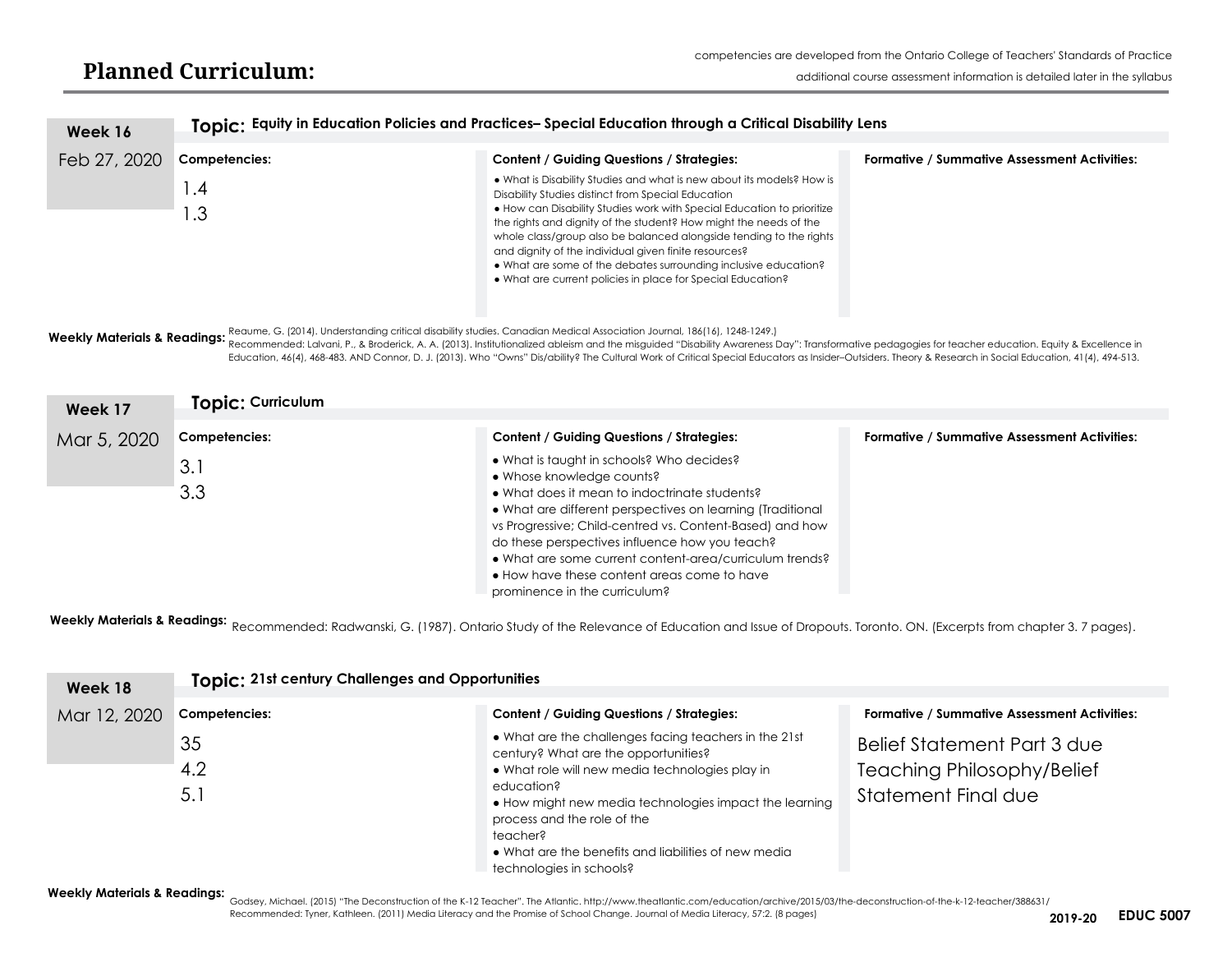#### **Fundamental Topics included in Course:**

Topics covered in this course, and the level of proficiency at which they are examined, are indicated below. *1 = Introduce 2 = Apply 3 = Examine*

|  | Assessment                 | Indigenous Ways of Knowing      | Rubrics                       |
|--|----------------------------|---------------------------------|-------------------------------|
|  | Classroom Management       | Individual Education Plan (IEP) | Technology in the Classroom   |
|  | Differentiated Instruction | Lesson Plans                    | Unit Plans                    |
|  | Duty to Report             | Ministry of Educ Curriculum     | Universal Design for Learning |
|  | English Language Learners  | <b>Report Cards</b>             | Other:                        |
|  |                            |                                 |                               |

#### **Assessment and Course-Specific Grading Policies:**

|  |  | Due: Oct 3, 2019 Teaching Philosophy / Belief Statement Part 1 (15%) |
|--|--|----------------------------------------------------------------------|
|--|--|----------------------------------------------------------------------|

- Due: Nov 7, 2019 **Belief Statement Part 2 (15%)**
- Due: Mar 12, 2020 **Belief Statement Part 3 (15%)**

#### Due: Mar 12, 2020 **Teaching Philosophy / Belief Statement Final (15%)**

Your teaching philosophy and belief statements will develop during the course and become one of the most important parts of your professional portfolio. However, it is often the most difficult section to complete. Your teaching philosophy may well change/evolve over time as your experiences and learnings add to your own foundational approach to teaching. An educator's philosophy is that individual's True North… that intrinsic compass that guides an individual's thoughts, words and actions. The most impactful statements are those that are clear, concise and written with conviction. For the Social Foundations course, the focus of the teaching philosophy is twofold. First, your philosophy should reflect your understanding of what it means to be a professional teacher. Second, your statement should reflect your understanding of how to put principles such as equity and inclusion into your teaching practice to support the learning of all pupils.

For your belief statements, there will be three sections in our course:

1) Purposes, contexts, governance, funding and structures of education

- 2) Teacher Professionalism legal issues
- 3) Teacher Professionalism equity and inclusion

The body of your teaching philosophy and belief statements may be up to about 10 pages. By the end of the course your submission will include:

- Table of Contents
- Your teaching philosophy (no longer than 2 pages)

- For EACH of the three sections above, a one page belief statement PLUS one item/artifact that demonstrate your knowledge of the key learning outcomes associated with the course.

- Your final submission will also include an additional ½ to 1 page critical reflection about any revision(s) you have made to your philosophy and belief statements.

Due: Jan 23,

## <sup>2020</sup> **Video Presentation (20%)**

You will create a video presentation of an artifact taken from either this course or from your practicum experience—an artifact that supports your teaching philosophy statement. You will identify an artifact of teaching, an object that mediates your teaching role in a school (e.g., it might be a course timetable, a lesson plan , a particular policy text, a student evaluation tool, a particular object in a classroom or a gathering space, etc). In your 5-minute video clip you will introduce the object, present the reasons why this object plays a mediating role in your teaching practice, and discuss how this object, as a support/reference, also relates to the course readings/lessons. More information about video production and the rubric will be available during the course. Evaluation will be based on the creative and conceptual ideas presented about the object. You are not expected to produce professional videos! Rather, the focus is on the conceptual presentation. Note: Other students in your class will have an opportunity to review the video and provide comments about the way this object relates to teaching.

**Ongoing** 

### **Preparation and Participation (20%)**

Participation grades will be calculated based on a number of factors. Broadly, you are expected to participate in all individual and group activities which are designed to demonstrate student understanding of material. You are also expected to attend every class, participate in classroom discussion and come to class prepared. Being prepared for class entails bringing the assigned readings, demonstrating that these reading have been completed (through annotated notes and demonstrated understanding during discussion). There is an expectation that you will also participate in large and small group discussions and keep documentation of these conversations. Appropriate use of electronic devices is part of your participation in our class. Technological devices used in class should be for learning<br>purposes only. Those who use their devices for non-educat self-assessment rubric will be used in the final class. Self-assessment scores will be moderated by instructors' recorded observations throughout the course